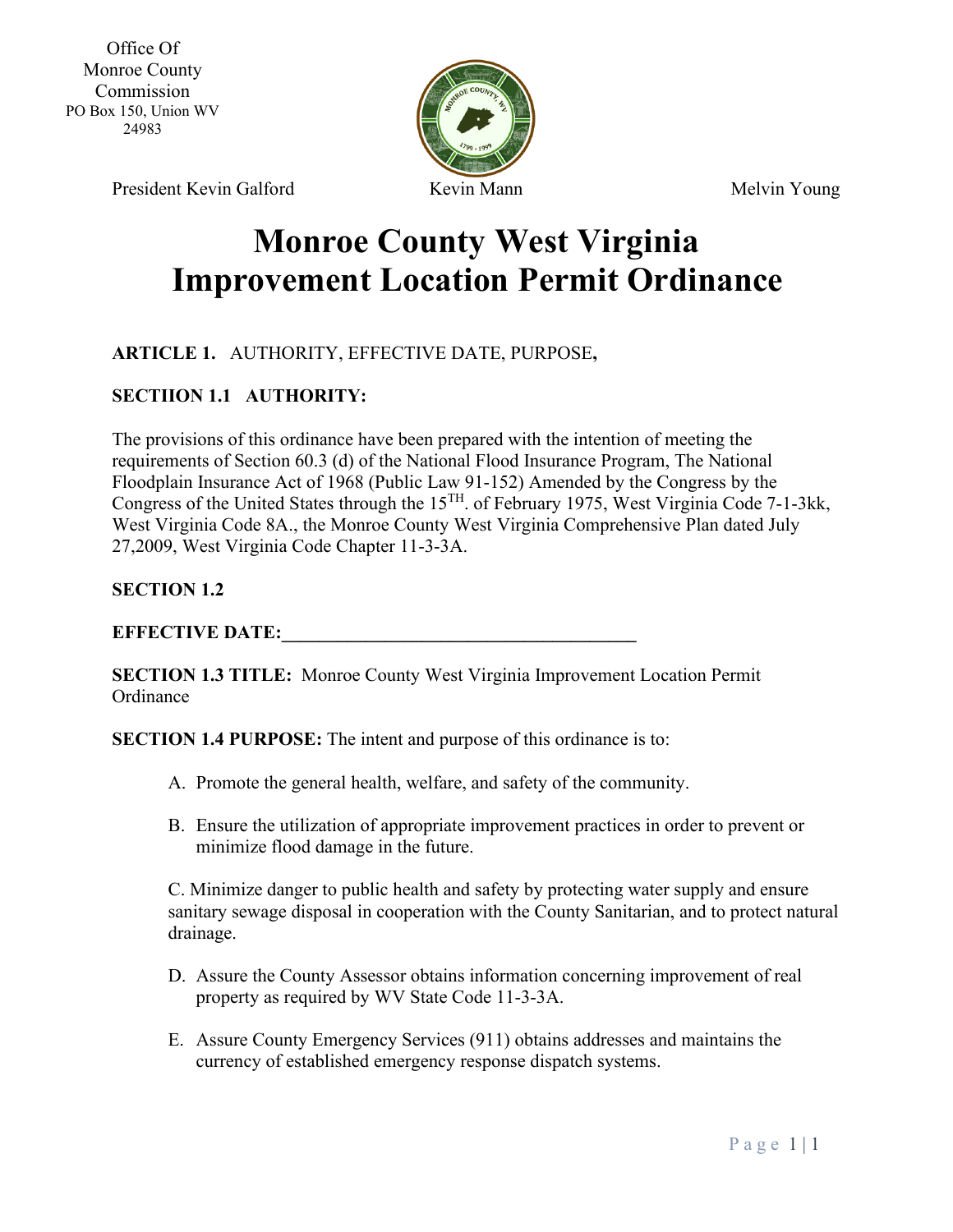

President Kevin Galford Kevin Mann Kevin Mann Melvin Young

Pg. 1of 7

G. Assure architectural and engineering practices comply with professional standards, codes, and guidelines for commercial and industrial development.

# **Section 1.5 Abrogation and Greater Restrictions:**

This ordinance supersedes any ordinance currently in effect regarding Improvement Location Permits in Monroe County West Virginia except in flood prone areas. All development in flood prone areas shall comply with more stringent Building Permit regulations identified in the Monroe County West Virginia Floodplain Ordinance. Any ordinance shall remain in full force and effect to the extent that its provisions are more restrictive.

#### **Section 1.6 Applicability:**

**New Construction** – Any new structure or improvements to an existing structure that alters, or changes the original structure or building footprint as approved prior to the effective date of this ordinance.

**Existing –** Any building or structure existing prior the adoption and effective date of this ordinance.

It shall be unlawful for any owner of real property, owner of mineral rights, gas or oil drilling rights, lessee, or corporation subject to the payment of property tax in Monroe County West Virginia, until a permit has been obtained from the permit office and the permit remains valid to

- a. develop or improve any real property for buildings and permanent structures.
- b. erect any building or any structure,
- c. enlarge, move, alter, convert, extend or raise any building or structure to include manufactured homes, recreational vehicles, and campers occupying the property for more than 90-days annually other than those being stored at the owner's primary place of residence,

# **ARTICLE II – Basic Format**

# **Section 2.1**

The Basic Format of the Improvement Location Permit shall include the following:

# **1. Name and address of the applicant.**

Application for a permit shall be made by the owner or lessee of the building or structure, agent or either, or by the registered design professional employed in connection with the proposed work. If the application is made by a person other than the owner in fee, it shall be accompanied by an affidavit of the owner or the qualified applicant or a signed statement of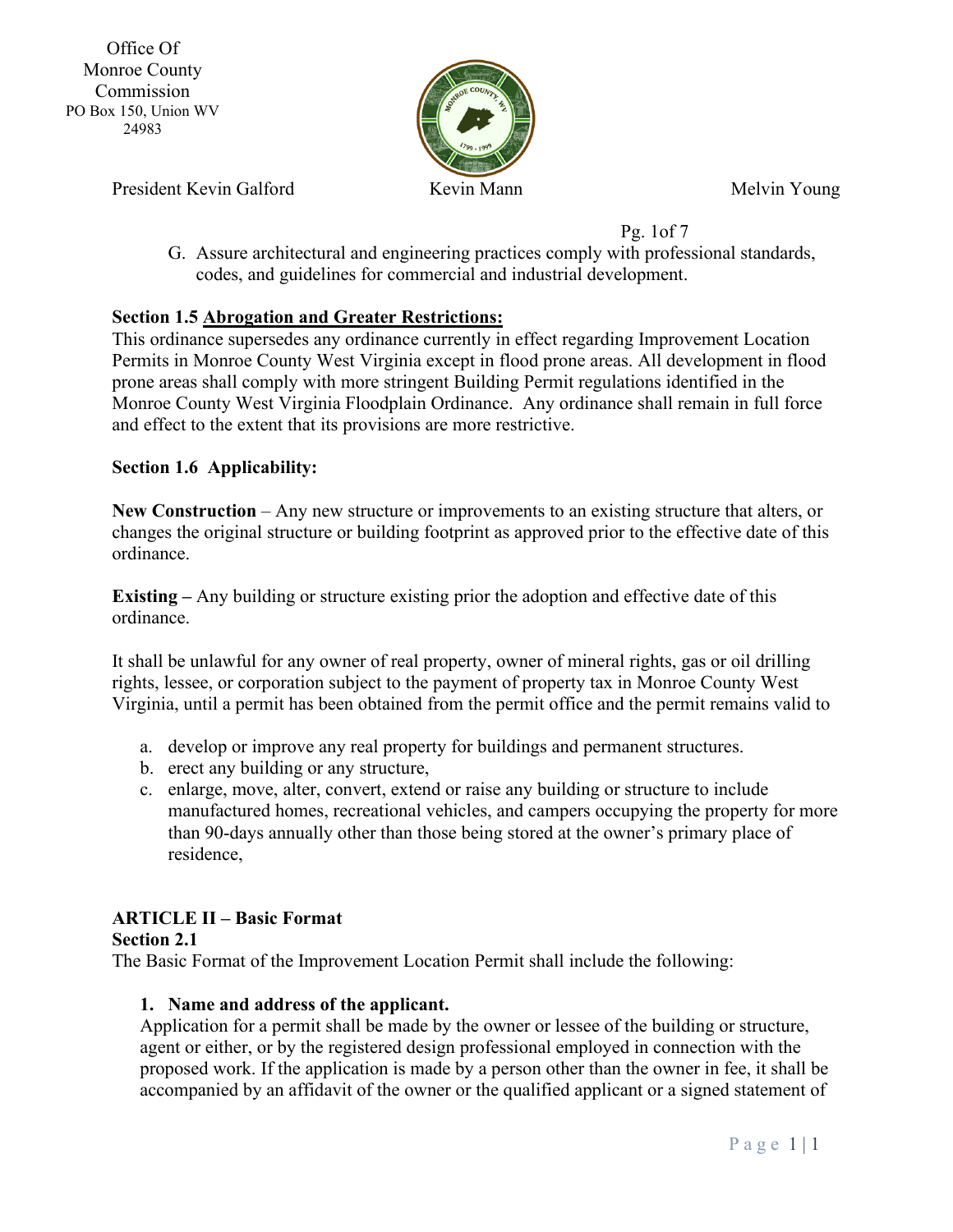

President Kevin Galford Kevin Mann Kevin Mann Melvin Young

the qualified applicant witnessed by his designee to verify authorization by the owner in fee and the applicant authorized to make such application.

#### **2. Name and address of the landowner on the land, which proposed construction, is to occur.**

 The full names, addresses, phone contact information and e-mail address of the owner, lessee, applicant and responsible officers. If the applicant or lessee is a corporate body, it shall be stated in the application.

**3. Name and address of contractor and subcontractors (if any)**

#### **4. Type of improvement or development.**

- 5. **Description or work:** The application shall contain a detailed description of the proposed work, the location of the proposed work and estimated cost.
- 6. **Site Location:** The site location shall contain the district location, parcel and map number, deed book and page number as recorded in the Monroe County Court House.
- 7. **Site Plan:** The site plan shall show the exact size and location of the proposed construction.

#### **8. Site Inspection:**

- **a.** Where applicable prior to starting construction or site development the site shall be inspected and approved by the County Health Department to determine acceptable conditions for compliance with Sewage Disposal Regulations 64 CSR 9 Water Supply Regulations 64 CSR 3, Public Water Supply Regulations 64 CSR 19, Water Well Regulations, and 64 CSR 15, Cross Connection and Backflow Prevention Regulations.
- **b.** Where applicable the site shall be inspected and approved by the County Floodplain Coordinator.
- **c.** Where applicable the site shall be inspected and approved by State and Federal regulatory agencies.

#### 9. **Site Development:**

**a.** The designated representative from the County Health Department shall provide technical assistance to the applicant regarding location, and installation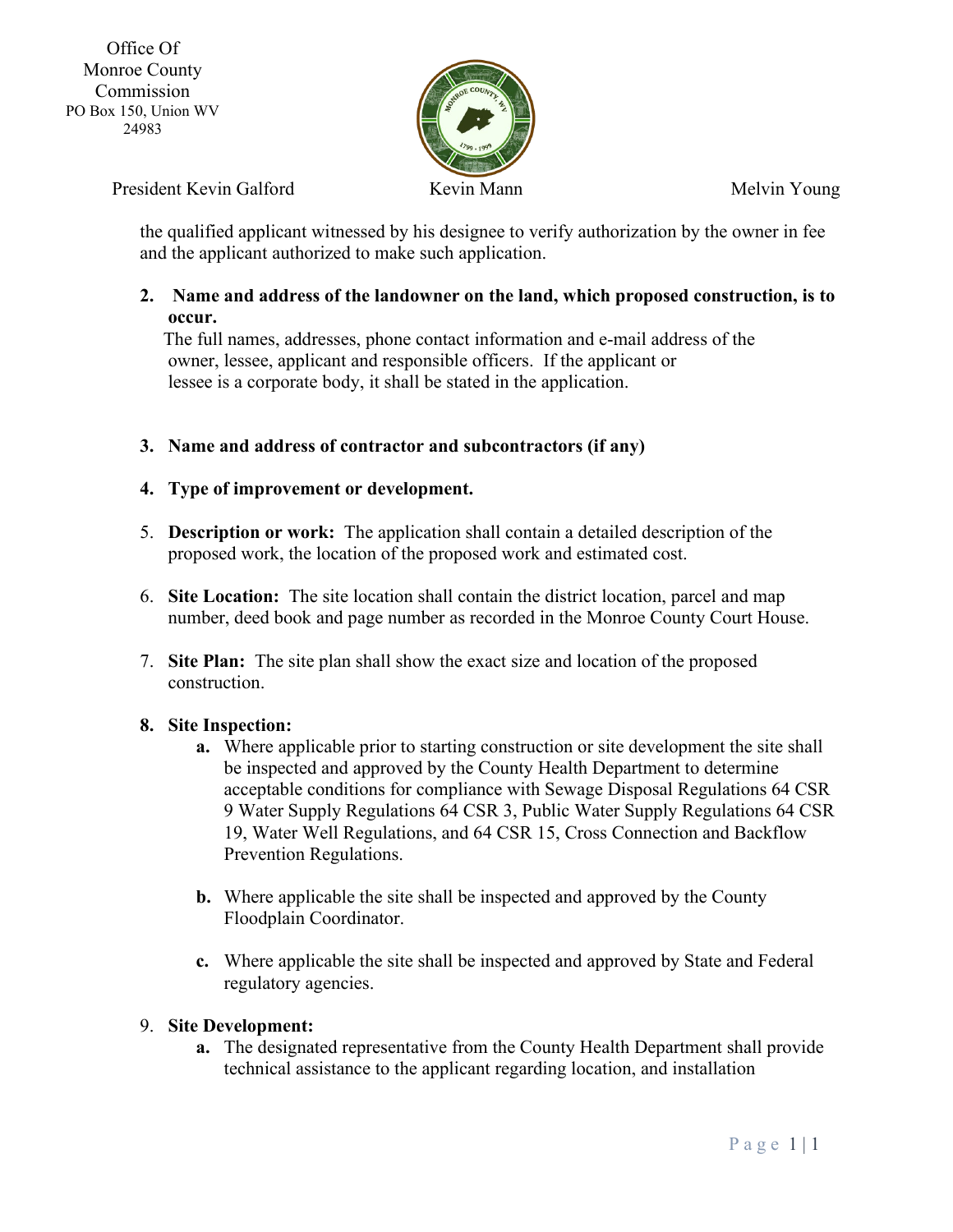

.

President Kevin Galford Kevin Mann Kevin Mann Melvin Young

specifications, for sewage disposal systems, water supply systems, to assure compliance with current state regulatory requirements.

**b.** Where applicable site development shall fully comply with regulatory requirements specified by a Monroe County Ordinance, and or State and Federal regulatory requirements.

# **10. Site Approval:**

**a.** Providing the designated representative from the County Health Department finds site conditions acceptable for construction and installation of sewage systems and water supply systems a permit will be issued, stamped or endorsed to verify acceptable site conditions.

Providing State and Federal regulatory agencies finds site conditions acceptable for development a permit will be issued.

# **Section 2.2 Other Information:**

If proposed construction, improvements, alterations, or relocations is within the Floodplain AREA, further information will be required, and the applicant shall be required to comply with the regulatory requirements identified in the Monroe County Floodplain Ordinance. The Floodplain Coordinator will provide technical assistance to the applicant to assure compliance.

# **Article III Administration:**

# **Section 3.1 Approval of Permits:**

All permits and plans shall be approved only after it has been determined that the proposed work to be undertaken will be in conformance with the requirements of the State and other applicable codes, ordinances and section 2.1 of this ordinance.

A record of all information supplied to the permit office shall be kept on file by the Monroe County Commission.

# **Section 3.2 Application Procedures:**

Applications for Improvement Location Permits shall be made, in writing, to the permit office, and shall include all information stipulated under Article II of this Ordinance.

# **Section 3.3 Permit Changes:**

After the issuance of a Improvement Location Permit by the permit office, no changes of any kind shall be made to the application or permit, without the written consent of the County Commission.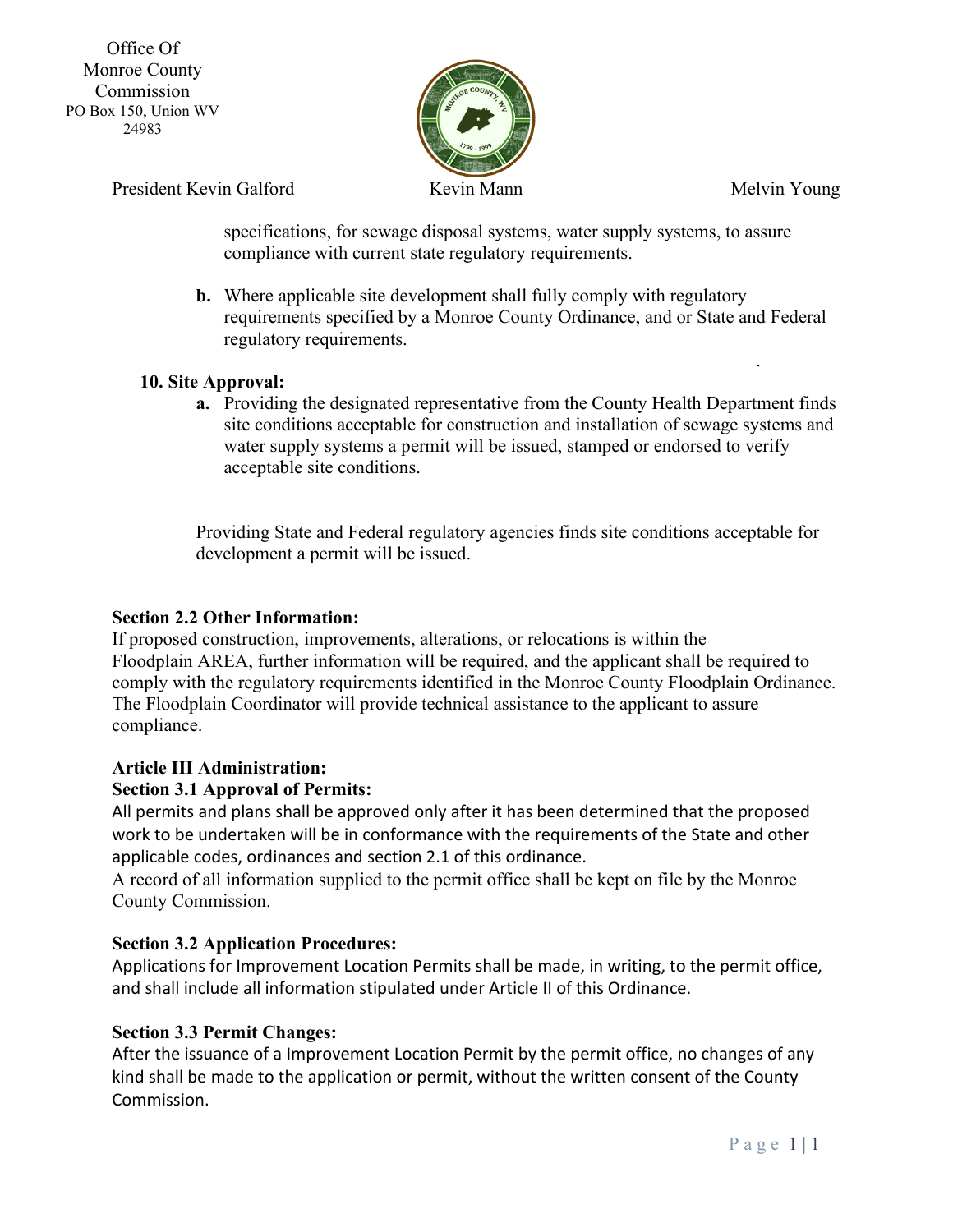

President Kevin Galford Kevin Mann Kevin Mann Melvin Young

### **Section 3.4 Place Cards:**

In addition to the Improvement Location Permit, the County Commission shall issue a placard, which shall be displayed on the premises/site during the time construction is in progress. This placard shall show the permit number, the date of its issuance and be signed by the official appointed by the County Commission.

#### **Section 3.5 Start of Construction:**

Work on a proposed construction shall begin within the six (6) months after the date of the issuance of the Improvement Location Permit or the permit shall expire unless a time of extension is granted, in writing, by the County Commission.

The applicant shall provide notice to the permit office no less than 24-hours prior to starting construction.

# **Section 3.7 Inspections and Revocation:**

During the construction period, a designated official may inspect the premises to determine that work is in compliance with the information provided on the permit application. In the event the County Commission designee discovers that the work does not comply with the application or that there has been a false statement or misrepresentation by the applicant, or failure to comply with federal, state, or county regulatory requirements the Permit Office shall revoke the Improvement Location permit. A stop work order may be issued. Applicants or contractors shall cease further construction until the violations are corrected. Failure to adhere to the stop work order shall result in legal action taken by the County Commission.

#### **Permit.**

#### **Section 3.8 Fees-:**

- a. Application for an Improvement Location Permit (outside Floodplain areas) for residential and agriculture shall be accompanied by a fee, of \$5.00 unless exempt, payable to the Monroe County Commission.
- b. Application for an Improvement Location Permit for Commercial Property (outside Floodplain areas) shall be accompanied by a fee, of \$50.00, payable to the Monroe County Commission.
- c. Application for Improvement Location Permit for residential and agriculture property determined within floodplain areas of Monroe Co requiring monitoring to assure compliance with the Floodplain Ordinance shall be required to pay a fee of \$50.00 payable to the Monroe County Commission.
- d. Application for an Improvement Location Permit for Commercial Property located within the Floodplain areas of Monroe Co requiring monitoring to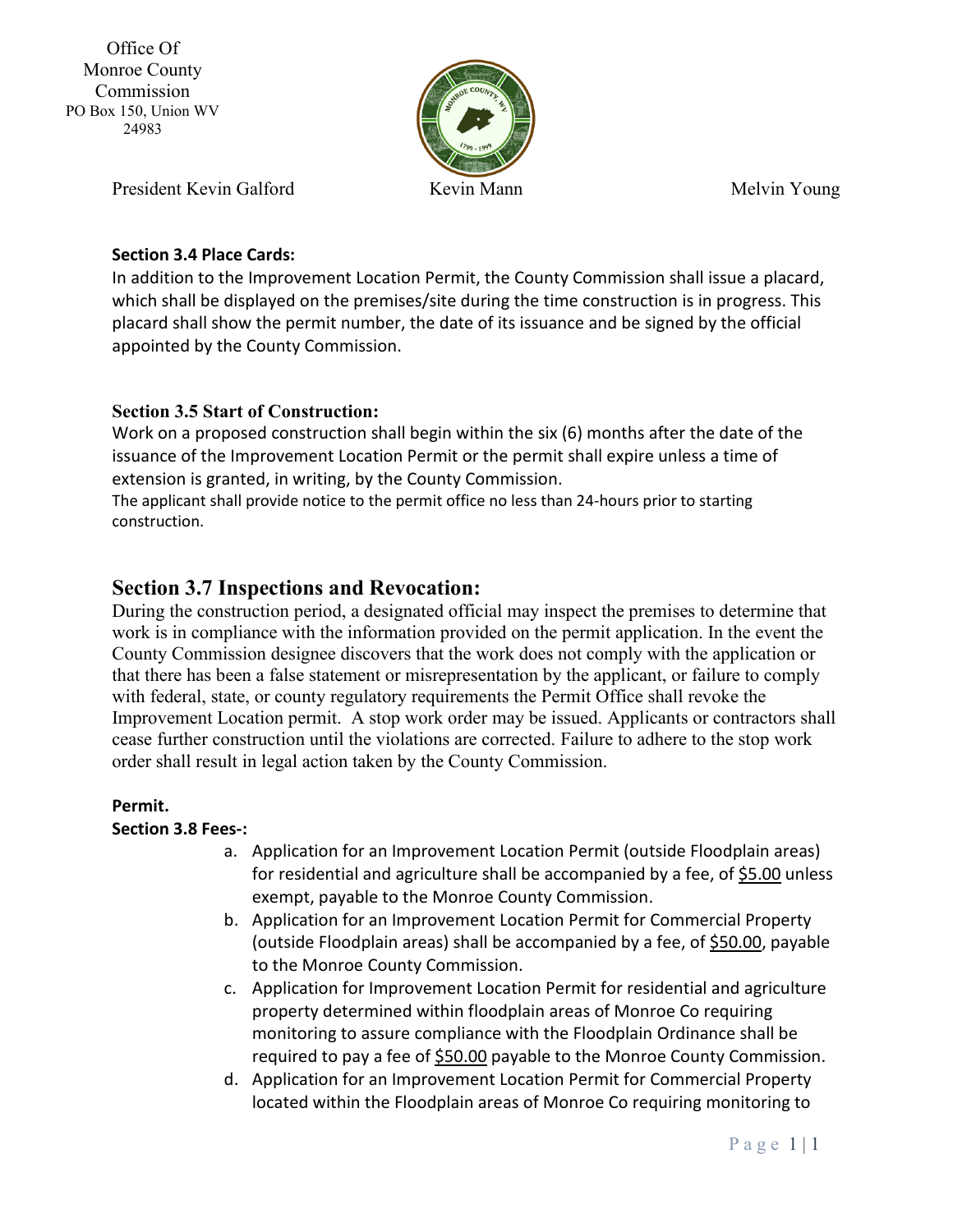

President Kevin Galford Kevin Mann Kevin Mann Melvin Young

assure compliance with the Floodplain Ordinance shall be accompanied by a flat fee of \$100.00 OR 1% of Project cost estimate up to and not to exceed \$1,000.00.

# **Article IV-Penalties**

# **Section 4.1**

Any person who fails to comply with any or all of the requirements or provisions of this ordinance or direction of the Permit Office or any other authorized employee of the county shall be guilty of an offense, and, upon conviction, shall pay a fine to the Monroe County Commission of not less than twenty-five (\$25.00) nor more than \$300.00 plus cost of prosecution. Each day during which any violation of this Ordinance continues shall constitute a separate offense. In addition to the above penalties, all other actions are hereby reserved including an action in equity for the proper enforcement of this Ordinance. All violations or non-compliances shall be corrected within a reasonable time. Any structure constructed, reconstructed, enlarged, altered or relocated in non-compliance with this Ordinance may be declared by the Monroe County Commission to be a public nuisance and abatable as such.

#### **Section 4.2**

Any person who fails to comply the with Monroe County Floodplain Ordinance shall be required to fully meet each requirement specified in the ordinance or remove the structure from the floodplain and be subject to the penalties specified in Section 4.1 of this Article.

#### **Section 4.3**

The person filing the permit application shall have the right to appeal a decision of the permit office to the Monroe County Commission. Such appeal shall be filed with the County Commission in writing, within thirty (30) days after notification of the decision. Upon receipt of such appeal the County Commission shall set a time and place not less than ten (10) days nor more than sixty (60) days for the purpose of hearing the appeal. Notice of the time and place of the hearing shall be given to all parties at which time they may appear and be heard. If an expert witness is to testify for the applicant or Monroe County Commission the name of the expert shall be provided to all entities prior to the hearing.

#### **Section 4.4 County Commission Decision:**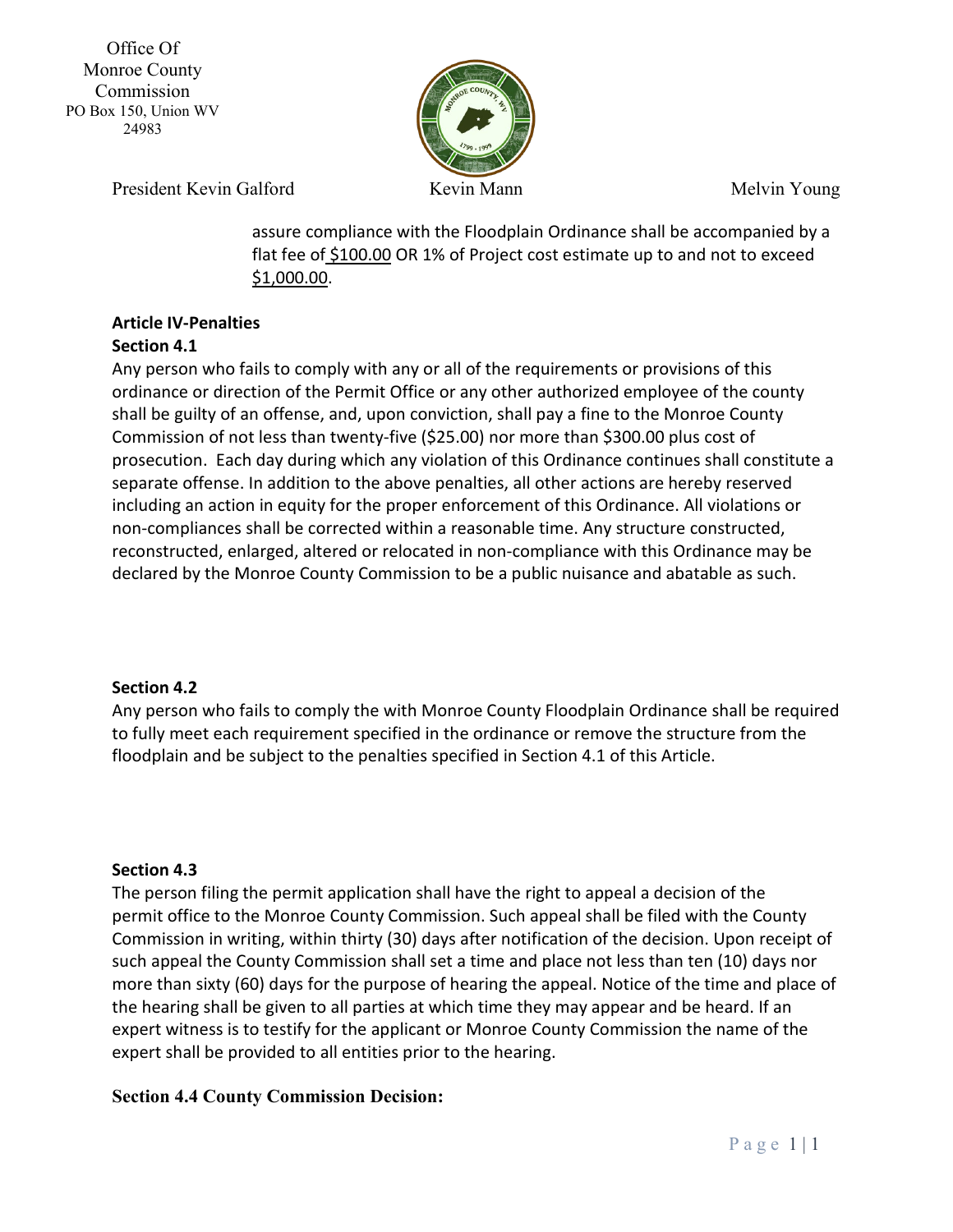

President Kevin Galford Kevin Mann Kevin Mann Melvin Young

The decision of the County Commission shall agree with, modify, or reverse the decision of the permit office by a majority vote.

# **Section 4.5 Resolution:**

The decision of the County Commission shall be by resolution. Written certified copies shall be furnished to the appellant and permit office. The permit office shall take immediate action in accordance with the decision of the County Commission.

# **Article V – Serviceability and County Liability**

# **Section 5.1 – Serviceability**

If any section, subsection, paragraph, sentence, clause or phrase of this Ordinance shall be declared invalid for any reason whatsoever, such decision shall not affect the remaining portions of this Ordinance, which shall remain in full force and effect, and for the purpose the provisions of this Ordinance are hereby declared to be severable.

# **Section 5.2 – County Liability**

The granting of a permit shall not constitute a representation, guarantee, or warranty of any kind by the Monroe County Commission or by any employee or official thereof of the practicability or safety of the proposed use and shall create no liability upon the Monroe County Commission, or certify compliance with professional standards of practice.

# **Article VII GENERAL PROVISIONS**

# **Section 7.1**

No commission, board, agency, officer, or employee of Monroe County shall issue, grant, approve, or accept any permit, license, certificate, notification, or any other authorizations for any construction, or reconstruction, alteration, enlargement or relocation of any building or structure, or for any use of land development or building, that would not be in compliance with the provisions of this ordinance.

# **Section 7.2**

No Improvement Location Permit pertaining to the land development, construction, enlargement, moving, and reconstruction of a structure or change of use shall be issued unless approval of the application has been granted by the County Commission.

# **Section 7.3**

The type of improvement classification or occupancy type shall be permanent and cannot be changed until the owner submits a request to change the classification type.